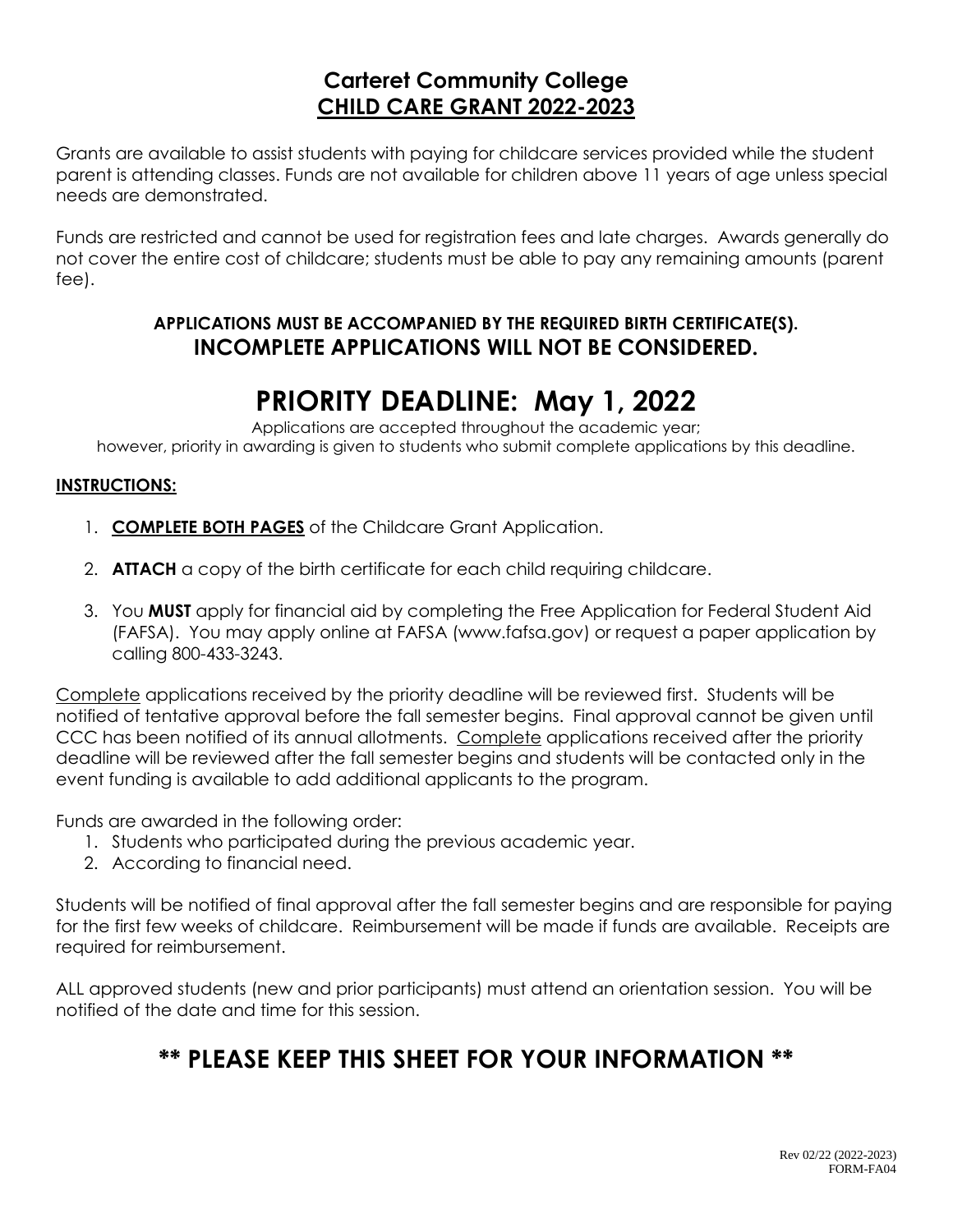# **CARTERET COMMUNITY COLLEGE - CHILDCARE GRANT APPLICATION All applicants must apply for financial aid by completing the FAFSA**

| Are you planning to enroll: Cames Fall Semester Cames Spring Semester |                                  |                                              |                                                                                                                                                                             |  |  |  |
|-----------------------------------------------------------------------|----------------------------------|----------------------------------------------|-----------------------------------------------------------------------------------------------------------------------------------------------------------------------------|--|--|--|
| Please check if one of the following applies to you:                  |                                  |                                              |                                                                                                                                                                             |  |  |  |
|                                                                       |                                  | you have custody of and who live(s) with you | Single Parent - single, divorced, widowed, or legally separated with a minor child(ren) that _______                                                                        |  |  |  |
|                                                                       | finding or upgrading employment. |                                              | Displaced Homemaker - an adult who previously was a "stay-at-home parent", is no longer<br>supported by their spouse, is unemployed or underemployed, and is having trouble |  |  |  |
|                                                                       |                                  |                                              |                                                                                                                                                                             |  |  |  |
|                                                                       |                                  |                                              | List below the names, ages, birth dates, and type of care needed for all children REQUIRING childcare:                                                                      |  |  |  |
| <b>NAME OF CHILD</b><br><b>AGE</b>                                    |                                  |                                              | BIRTH DATE FULL DAY or AFTER SCHOOL CARE                                                                                                                                    |  |  |  |
|                                                                       |                                  |                                              |                                                                                                                                                                             |  |  |  |
|                                                                       |                                  | You must locate your own childcare provider. | CCC assumes no responsibility for your children while they are receiving childcare services.                                                                                |  |  |  |
|                                                                       |                                  |                                              |                                                                                                                                                                             |  |  |  |
|                                                                       |                                  |                                              | Are your children currently receiving childcare services? _______ No ______ Yes                                                                                             |  |  |  |
|                                                                       |                                  |                                              |                                                                                                                                                                             |  |  |  |
|                                                                       |                                  |                                              | Are you eligible for childcare funds from another source (i.e., DSS)? _____ No ______ Yes                                                                                   |  |  |  |
|                                                                       |                                  |                                              |                                                                                                                                                                             |  |  |  |
|                                                                       |                                  |                                              | What is your alternate plan for childcare if you do not receive a childcare grant?                                                                                          |  |  |  |
|                                                                       |                                  |                                              |                                                                                                                                                                             |  |  |  |